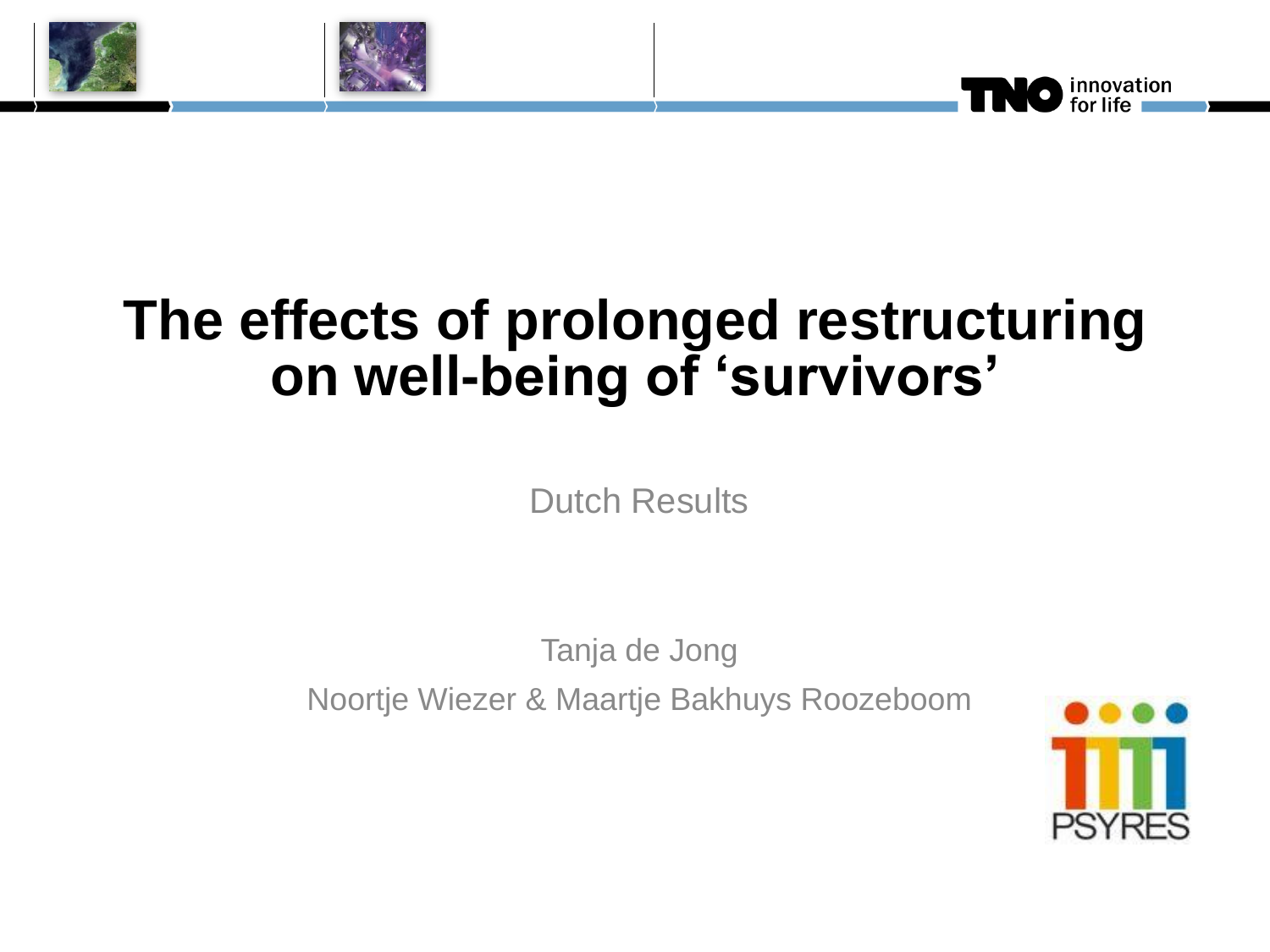



## **Aim**

To gain insight in:

• the impact of prolonged restructuring on wellbeing of survivors

innovation

the mediating and moderating factors in this relationship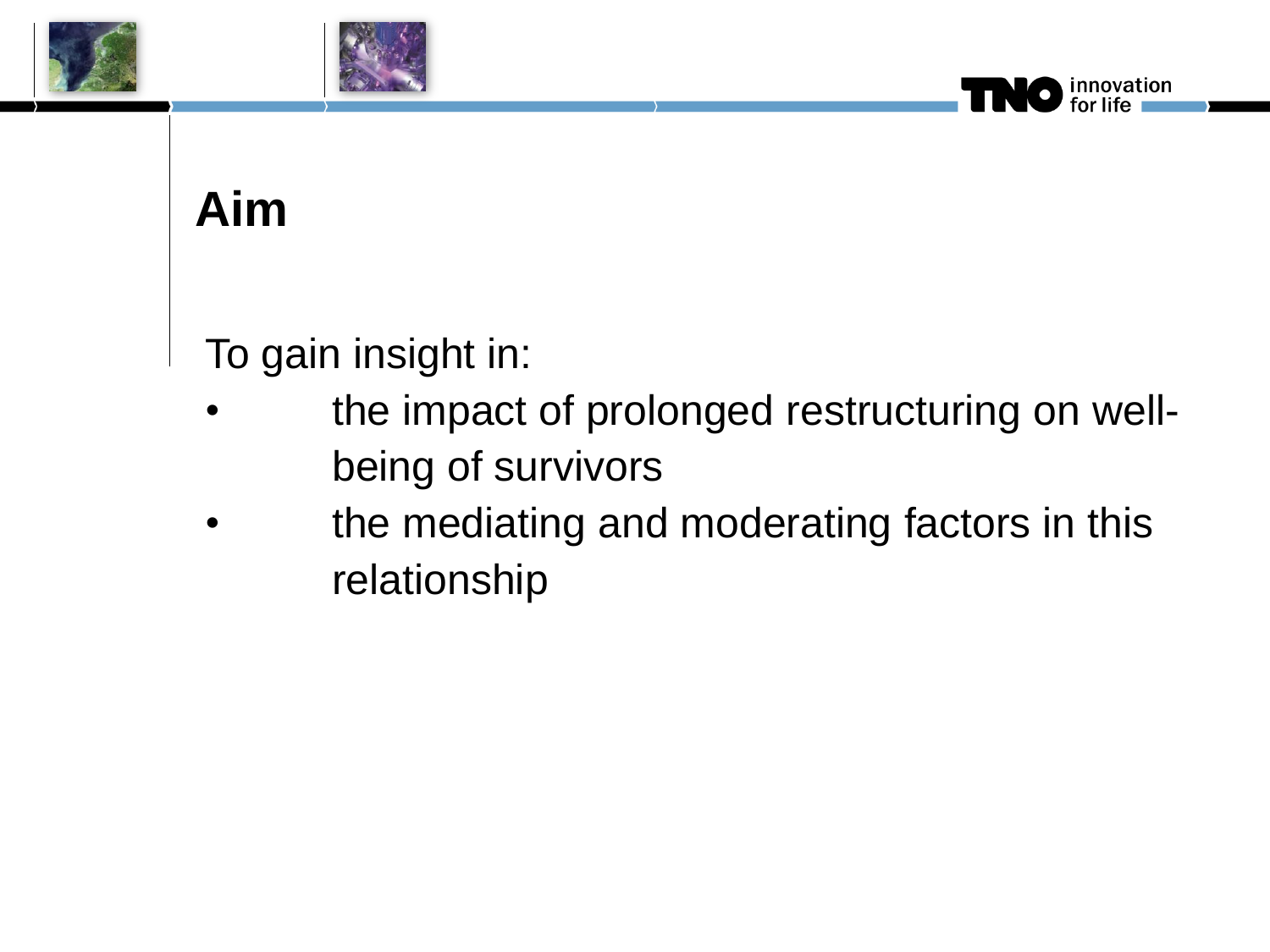





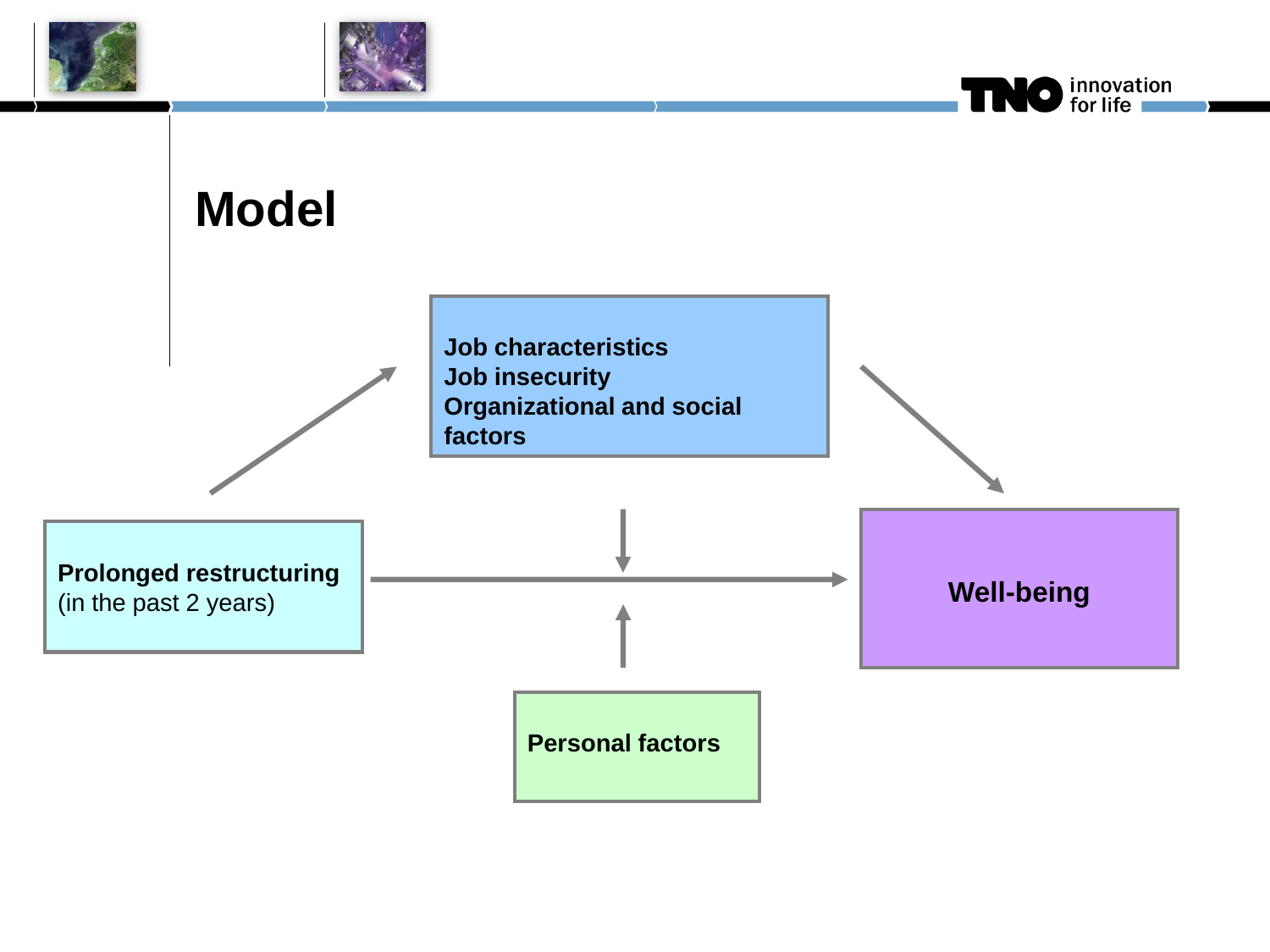



### **Methods**

- Participants:
	- Two longitudinal datasets:
		- Cohort-study on Social Innovation (CSI)
		- Netherlands Working Conditions Cohort-study (NWCCS)

novation

- Two waves (CSI 2008-2009, NWCCS 2007-2008)
- Survivors: working for the same employer in both years
- Study population: CSI: *N*=1,936; NWCCS: *N*=6,105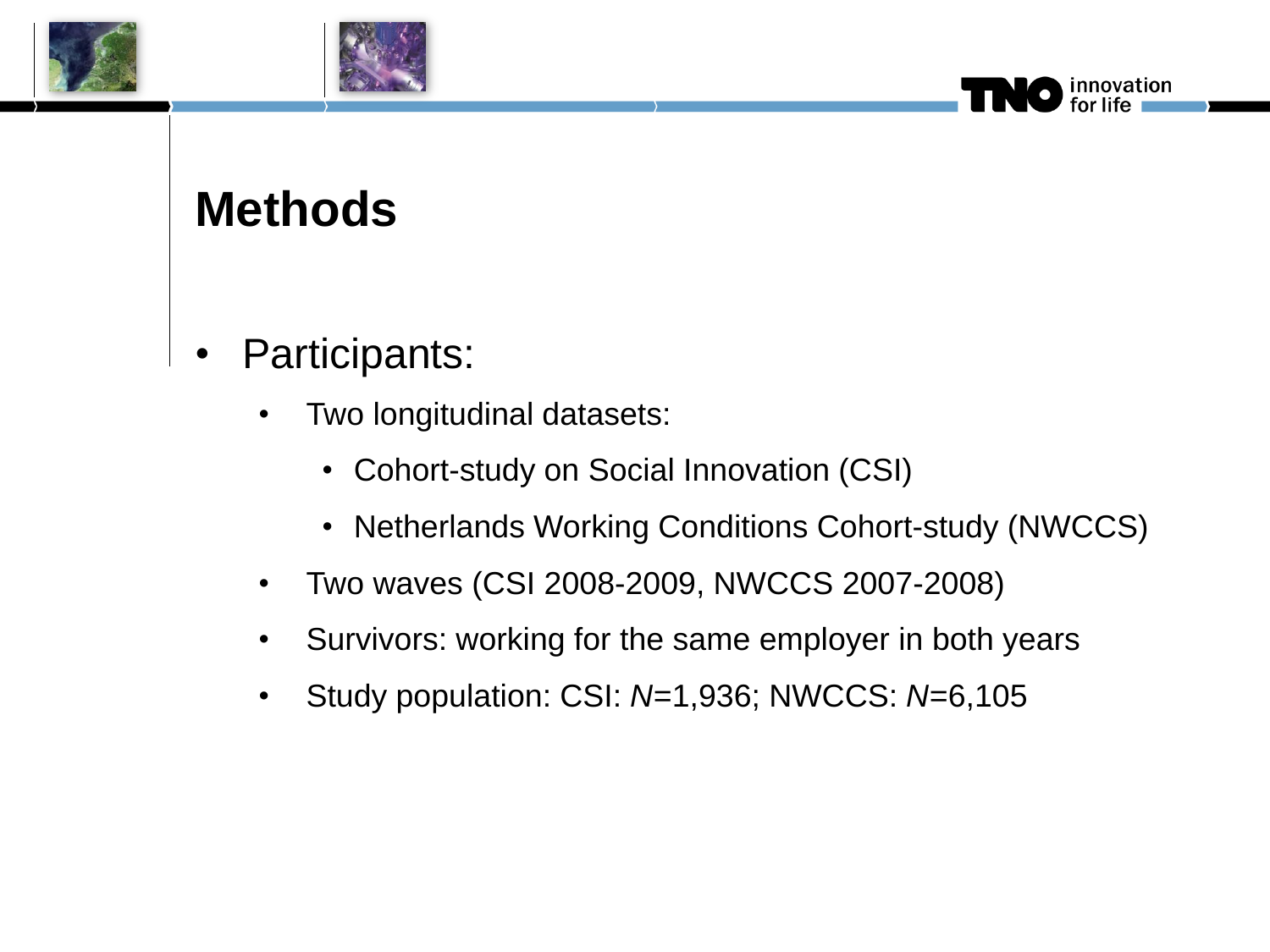



### Measures:

#### **Independent**

• *Restructuring:* changes in the past 12 months: downsizing-outsourcing of production/services- acquisition of or by another organizationmerger-relocation of company activities-relocation of employees within the organization-automation of activities, and other internal reorganizations

• *Control variables:* gender, age, educational attainment

#### **Dependent**

• *Well-being:* emotional exhaustion, dedication, job satisfaction, general health, percent sickness absenteeism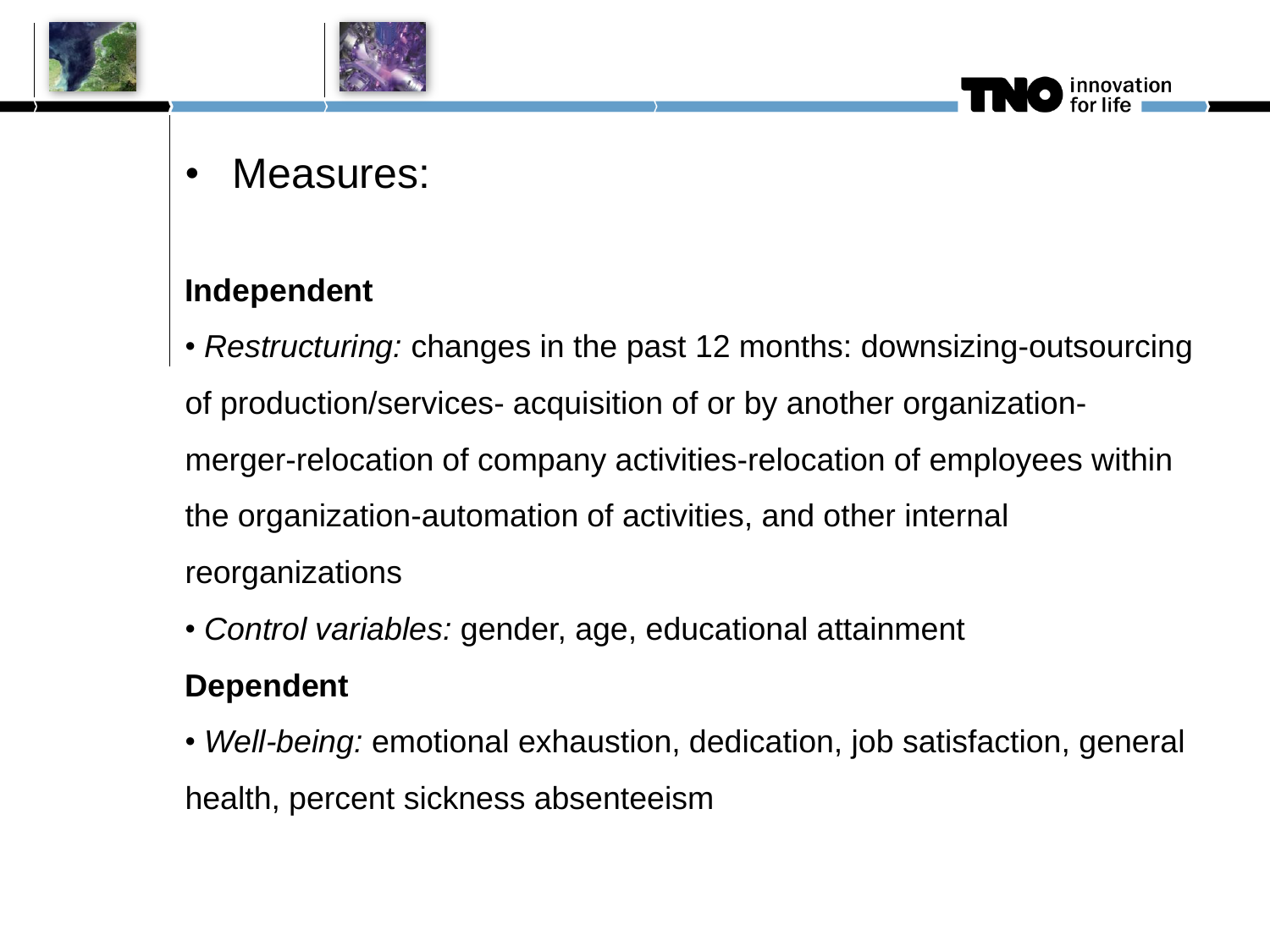



#### **Mediators and moderators**

• *Job characteristics:* skill discretion, task autonomy, job demands, task dependency, emotional and cognitive demands, internal and external contacts

- *Organizational/social factors:* supervisory support, co-worker support, conflicts (supervisor, co-worker,employer) and unwanted behaviour (internal/external), participation in decision-making, information provision, adaptive culture
- *Job insecurity:* perceived risk of job loss, worrying about job loss
- *Personal factors:* age, gender, education, contract type, contractual working hours, supervisory position, self-efficacy, employability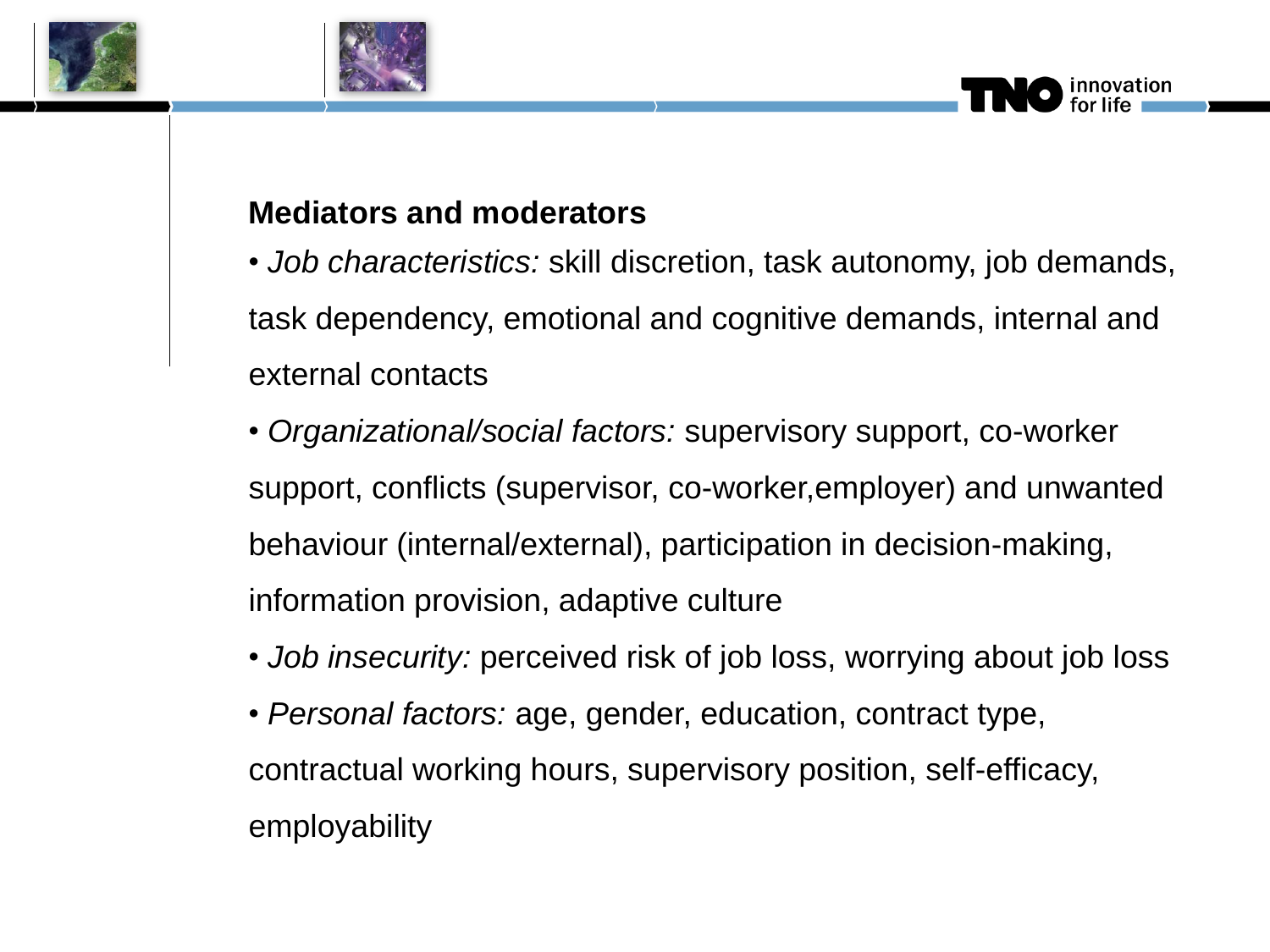



- Analyses:
	- Selection of employees who experienced one or more organizational changes in the past two years versus employees who did not experience change

- CSI
	- no restructuring *n*= 867 (44,8%)
	- prolonged restructuring *n*= 1069 (55,2%)
- NWCCS
	- no restructuring *n*= 3477 (57%)
	- prolonged restructuring *n*= 2628 (43%)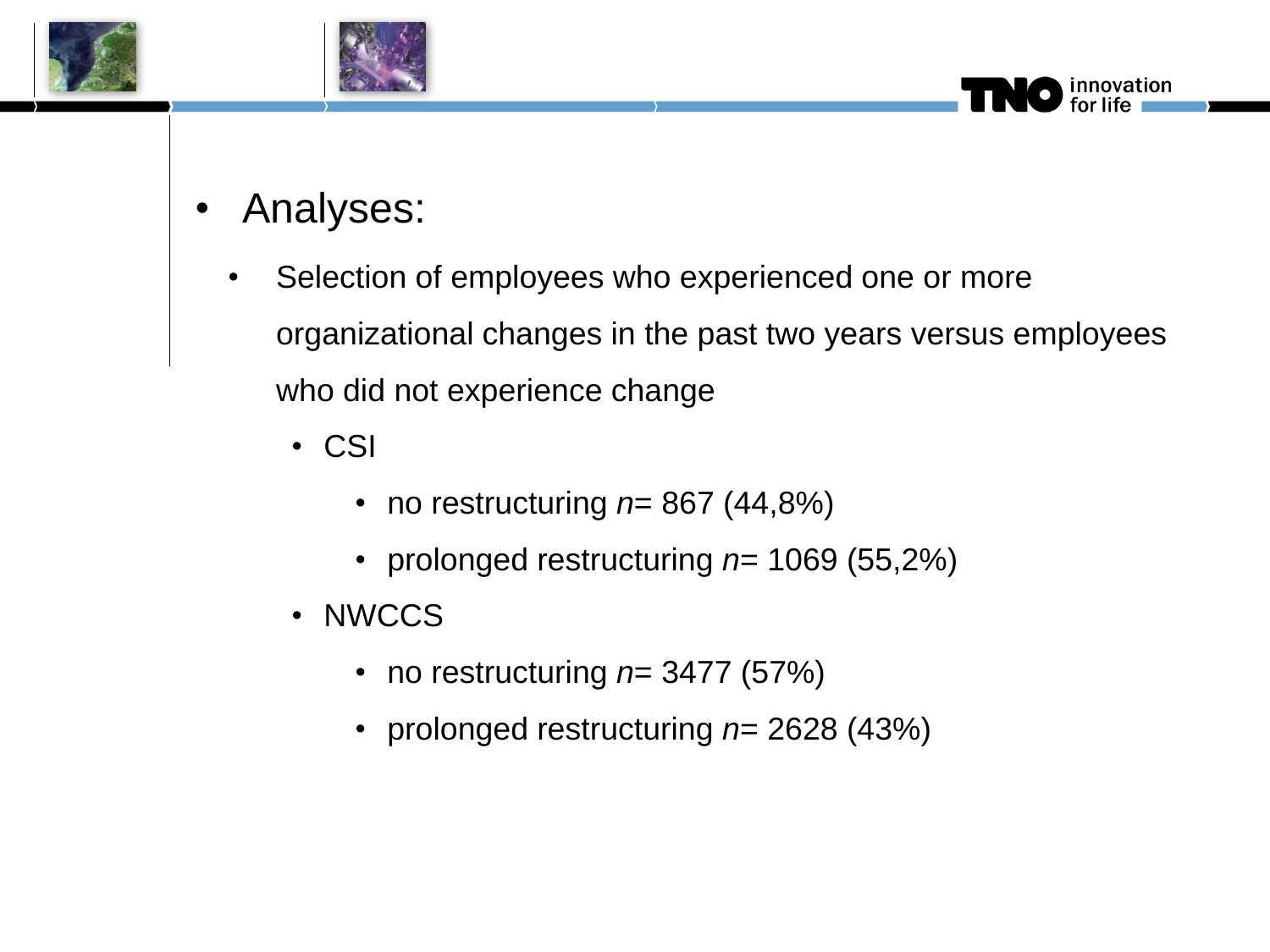



- **Step 1: Main effects**: comparison of groups on outcome measures t2 with ANCOVA
- **Step 2: Moderation:** interaction terms restructuring (yes/no) x variable t1 (main effects were centred), linear regressions for each outcome
- **Step 3: Mediation**: series of separate linear regression analyses, Baron and Kenny procedure. Sobel-test used to test for mediation.
- Adjustment for age, gender, educational attainment and outcome on t1.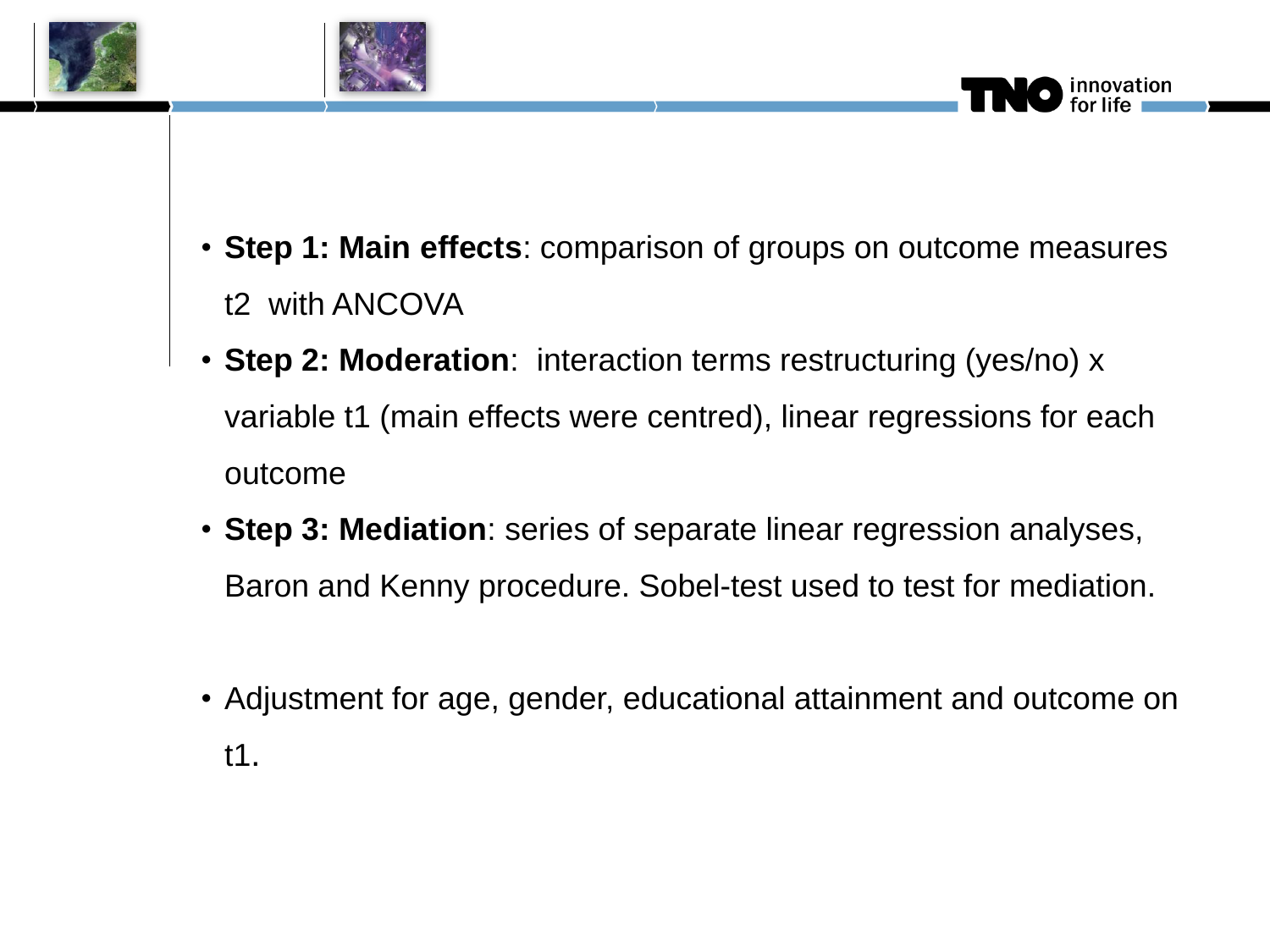



### **Results Step 1: main effects**

The analyses revealed a significant effect of restructuring (prolonged/no) on the degree of:

#### *CSI*

- Emotional exhaustion\* (F=5.78; p= .016)
- Dedication\* (F=6.49; p= .011)

#### *NWCCS*

- Sickness absenteeism\*\* (F=6.80; p= .009)
- Job satisfaction\*\*\* (F=17.74; p= .000)

We did not find significant results for:

- Emotional exhaustion
- General health

in NWCCS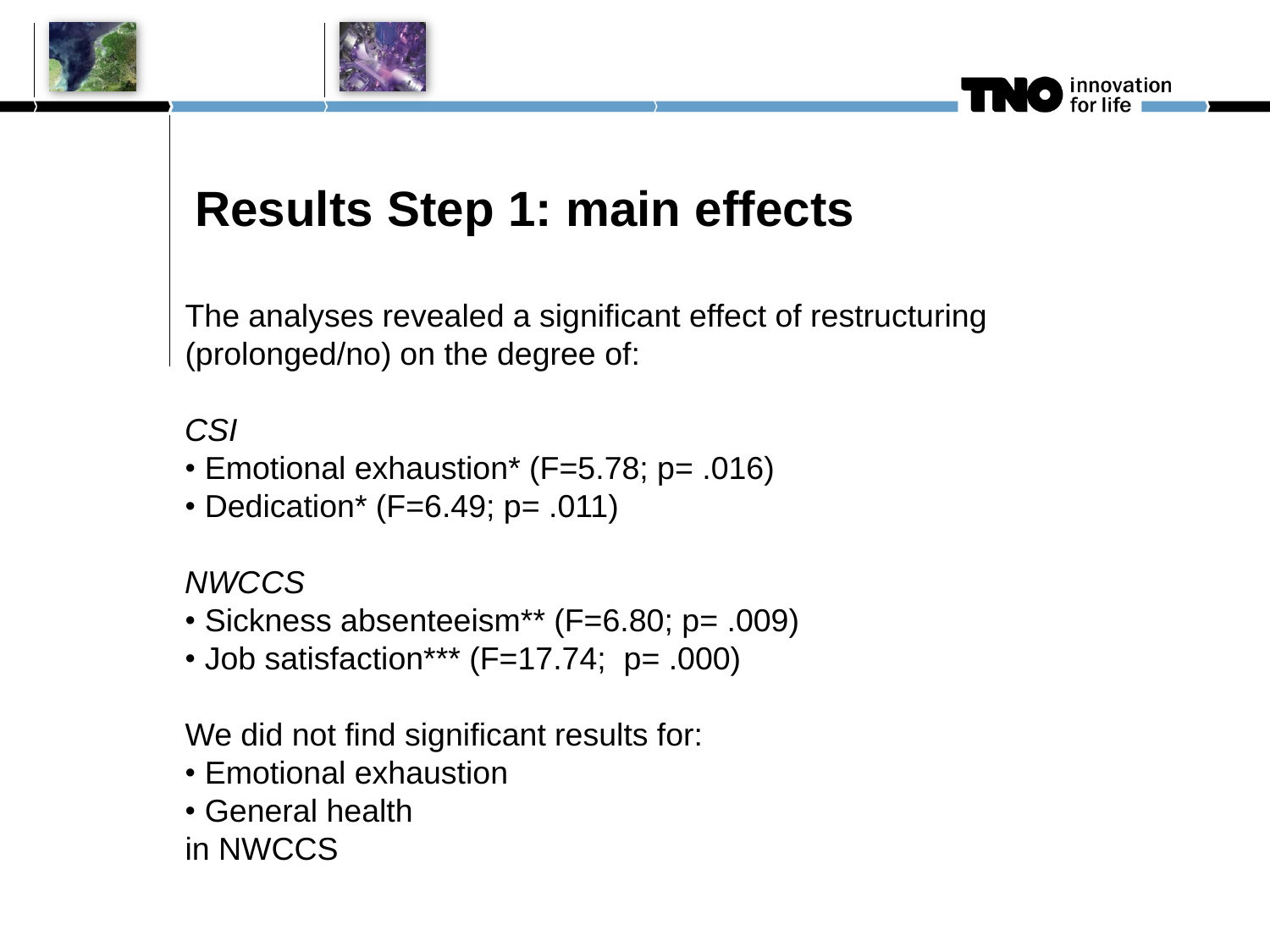



### **Results step 2: Moderation**

Personal factors:

- Age
- Employability

are moderating variables in the relationship between restructuring and sickness absenteeism.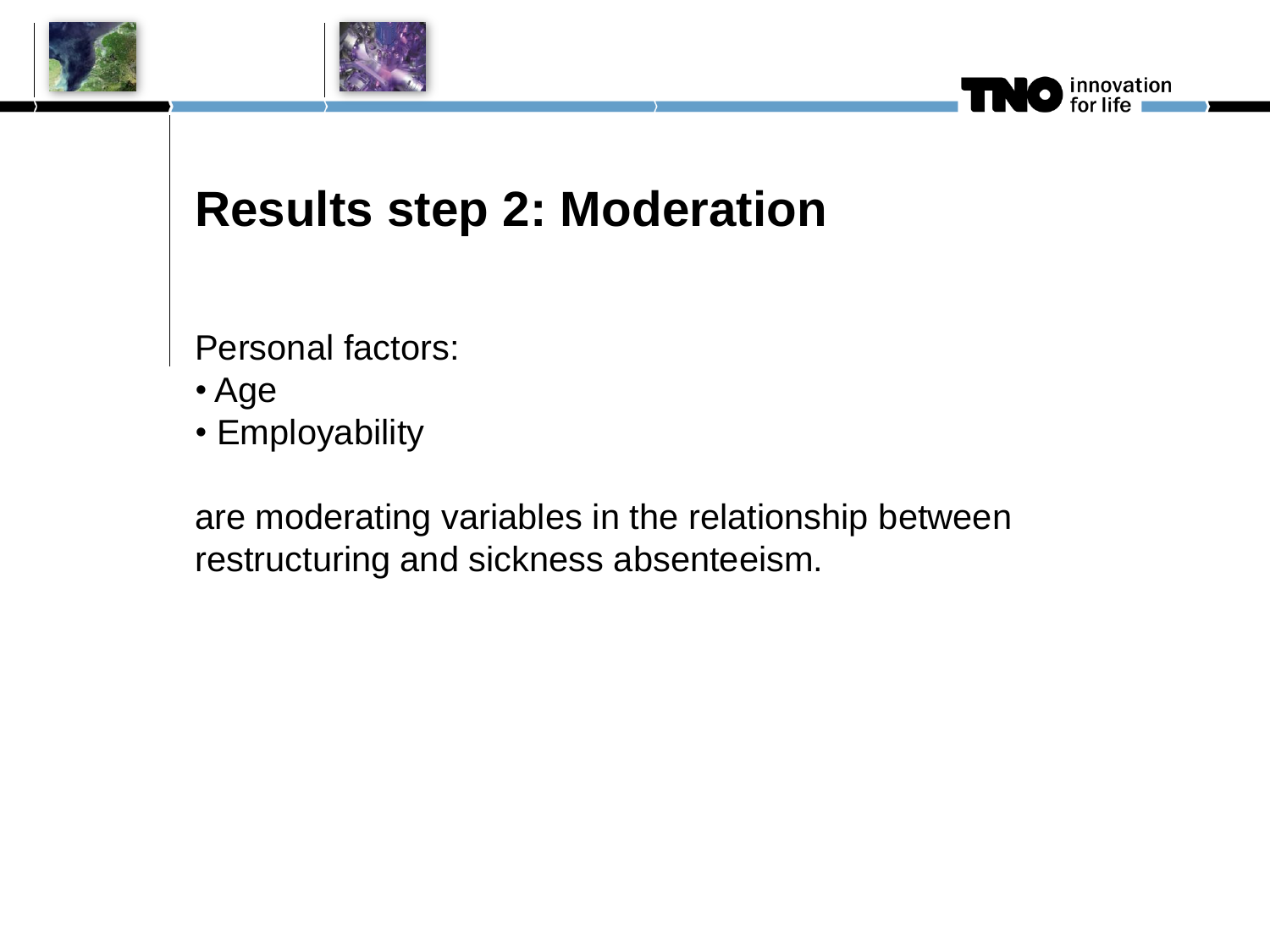





**Age**

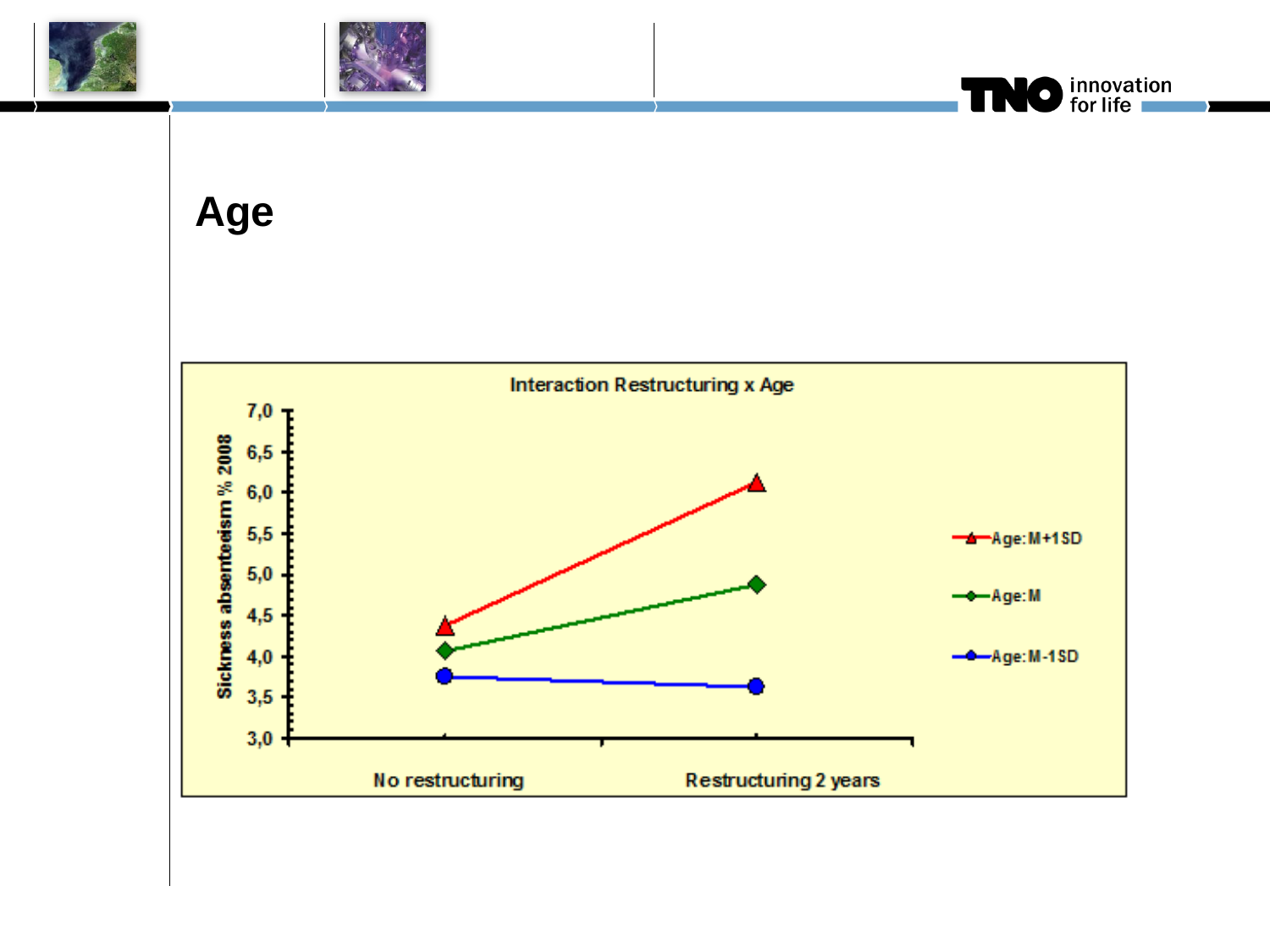





### **Employability**

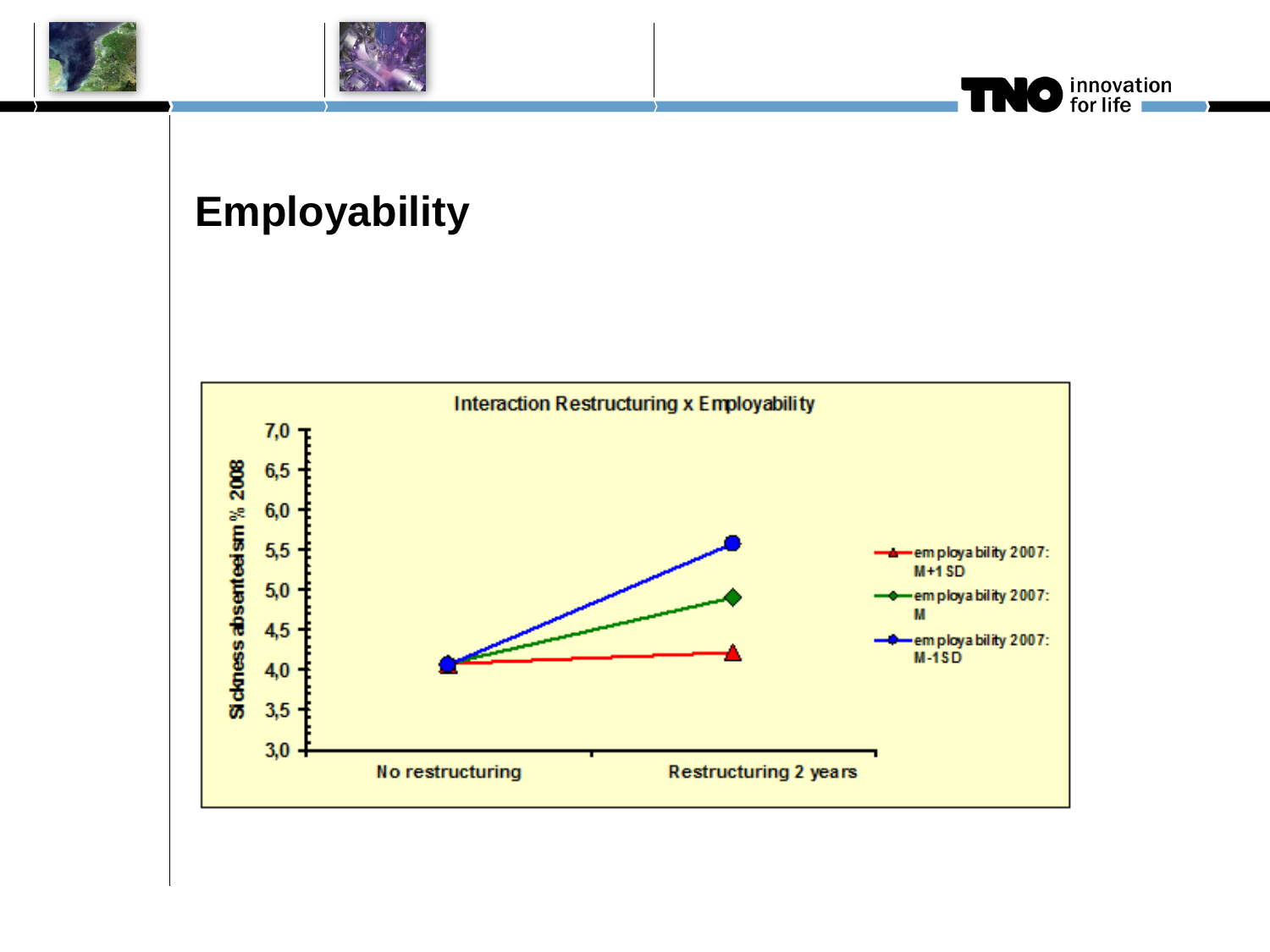





### **Results step 3: Mediation**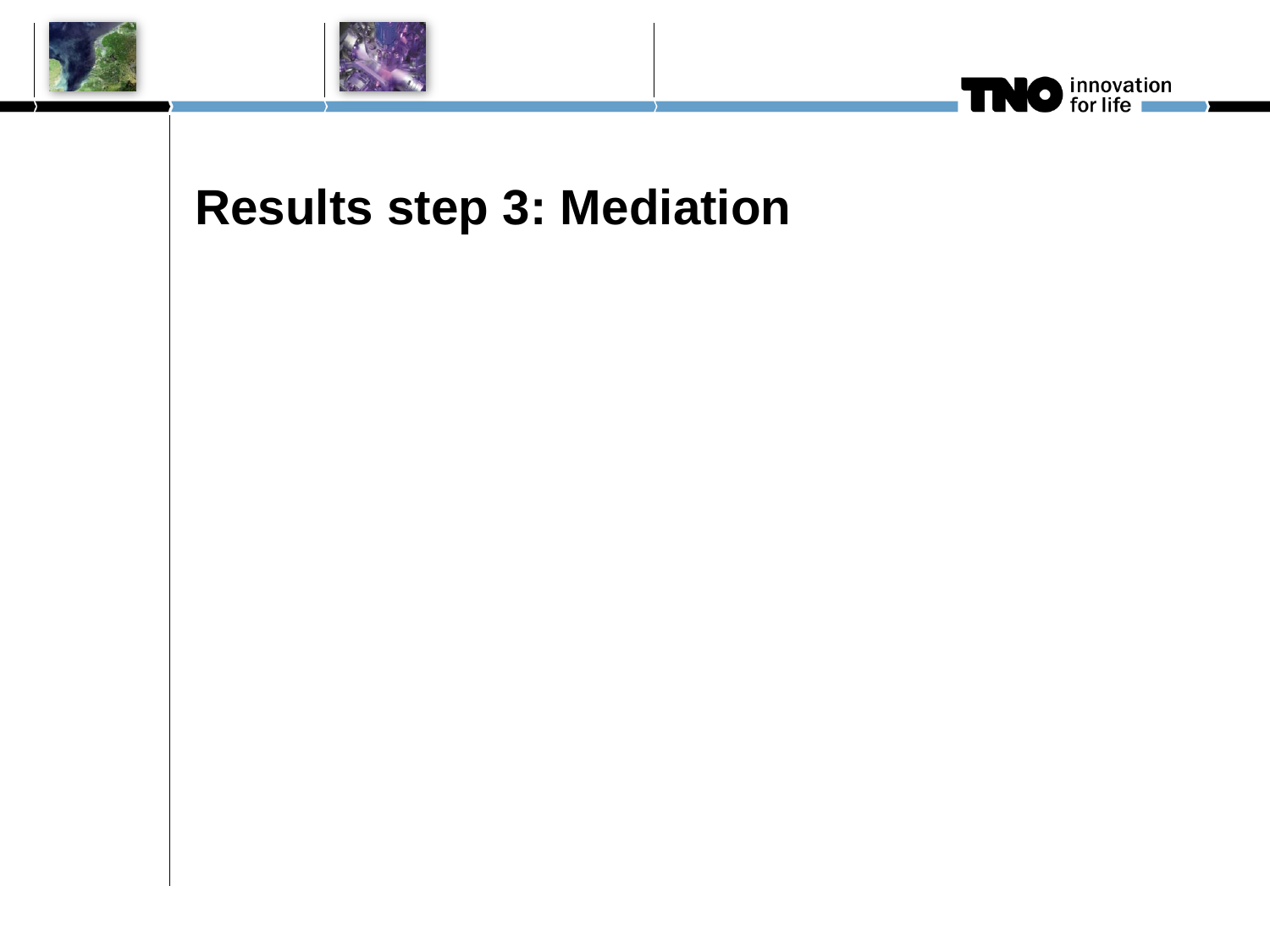



**Job characteristics:** Job demands **1,\*\* 4\*\*\*** Emotional demands **2\*\*\*, 4\*\*\***

**Job insecurity 2\*\*\*, 4\*\*\***

#### **Social factors:**

Supervisory support **1\*, 2\*\*\*, 3\*\*, 4\*\*\*** Participation in decision making **1\*\*\*, 3\*\*\*** Conflict with supervisor **2\*\*\*, 4\*\*\*** Conflict with colleagues **4\*\*\*** Internal unwanted behaviour **2\*\*\*, 4\*\*\*** Adaptive culture **1\*\*, 3\*\***

**Prolonged restructuring** (in the past 2 years)



**Well-being** Emotional exhaustion**<sup>1</sup>** Sickness absenteeism**<sup>2</sup>** Dedication**<sup>3</sup>** Job satisfaction**<sup>4</sup>**

O innovation

\*p< ,05 \*\*p< ,01 \*\*\*p< ,001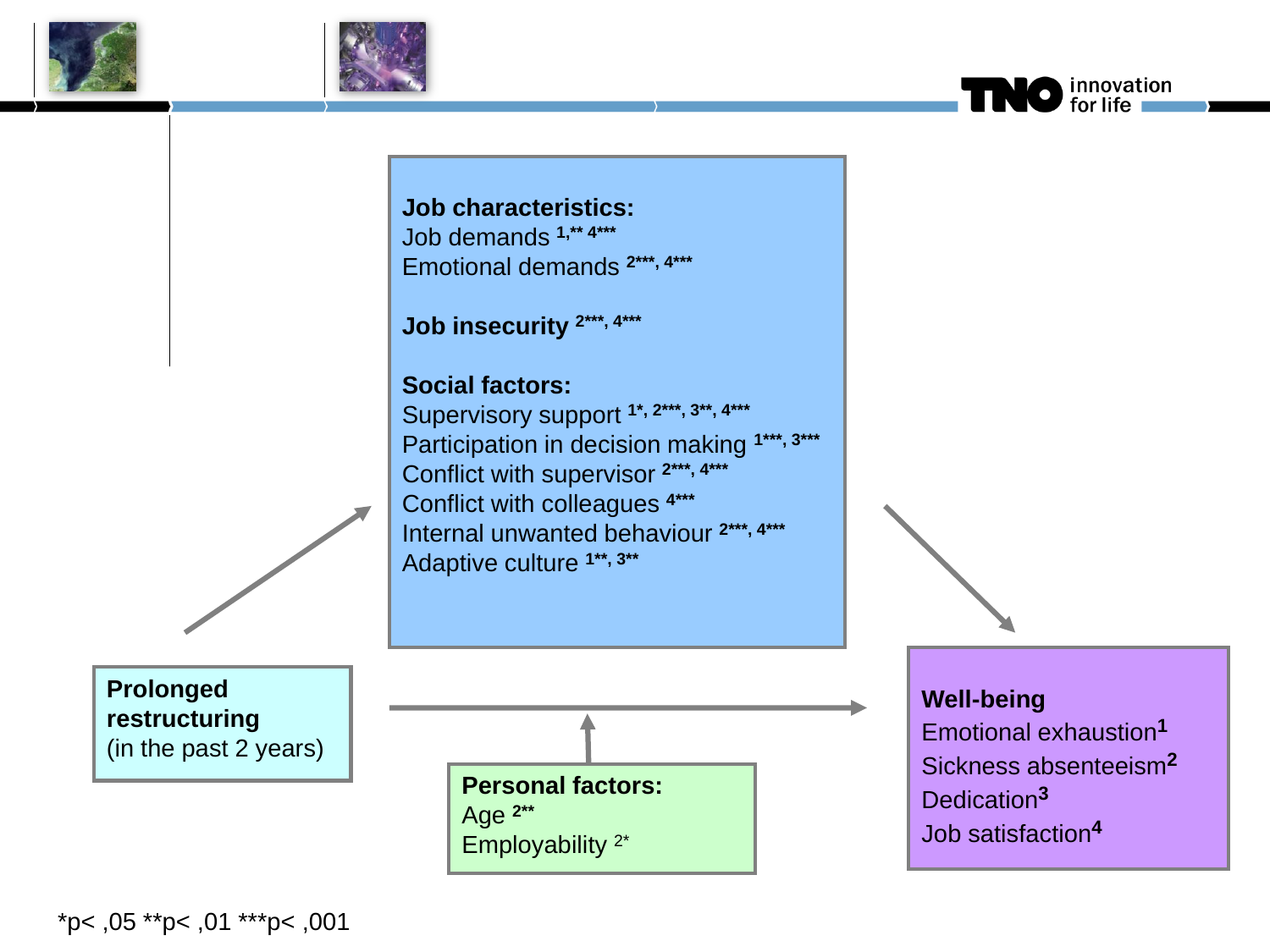



### **In sum**

- Prolonged restructuring has a negative impact on well-being.
- Restructuring has a negative impact on job characteristics, job insecurity and social factors which partly explains the negative impact of restructuring on well-being.
- Employability and age buffer the negative effects of restructuring on sickness absenteeism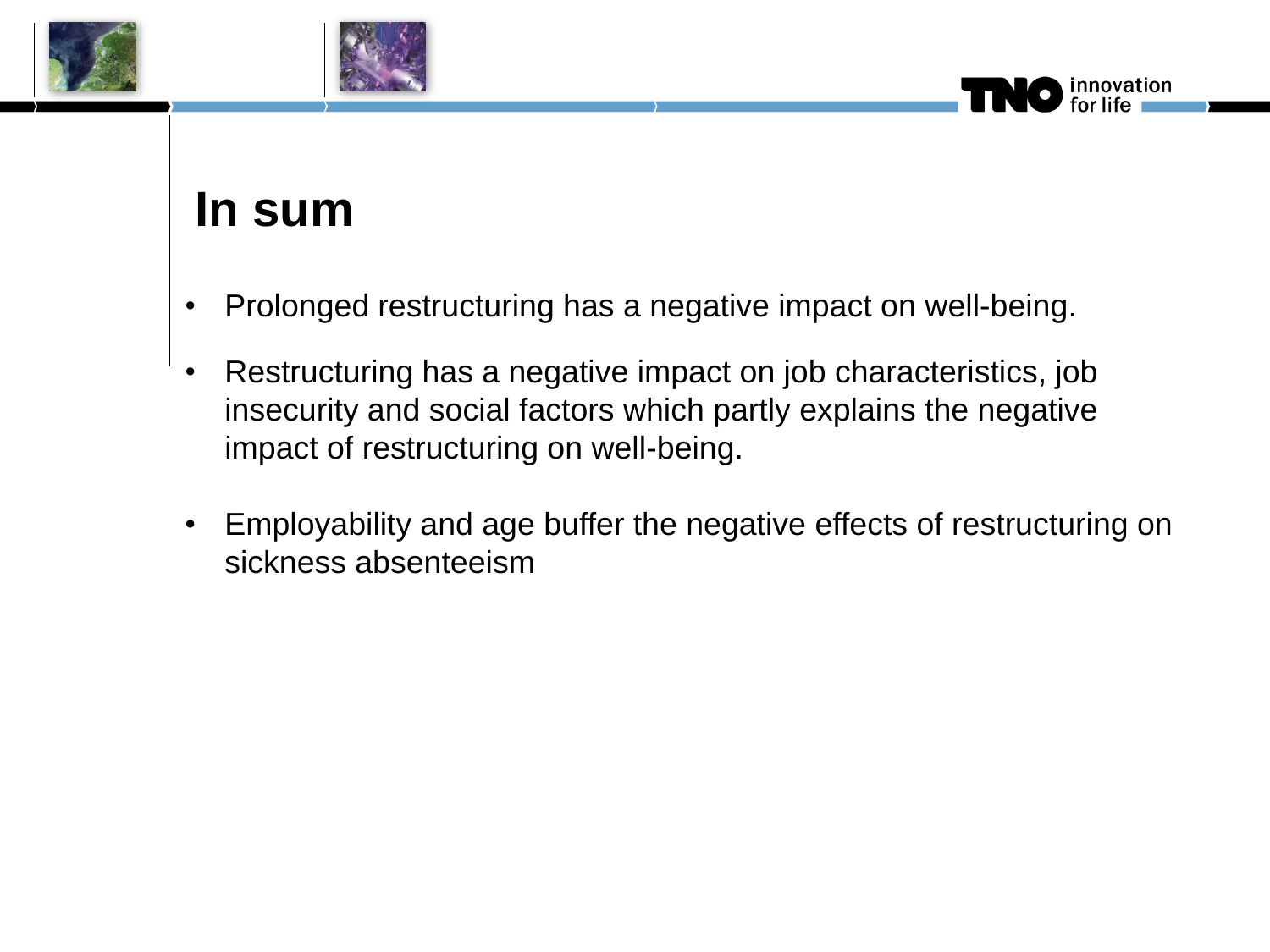



### **Conclusion**

• Impact of prolonged restructuring on well-being is in line with earlier research.

- It is important to pay attention to mediating factors like supervisory support and participation during a restructuring period in order to lower the impact of restructuring.
- Employability buffers the negative effects of restructuring on sickness absenteeism and is therefore important to be stimulated, on individual level.
- It is important to take into account the age of employees since, the impact of restructuring on sickness absenteeism is especially present among older employees.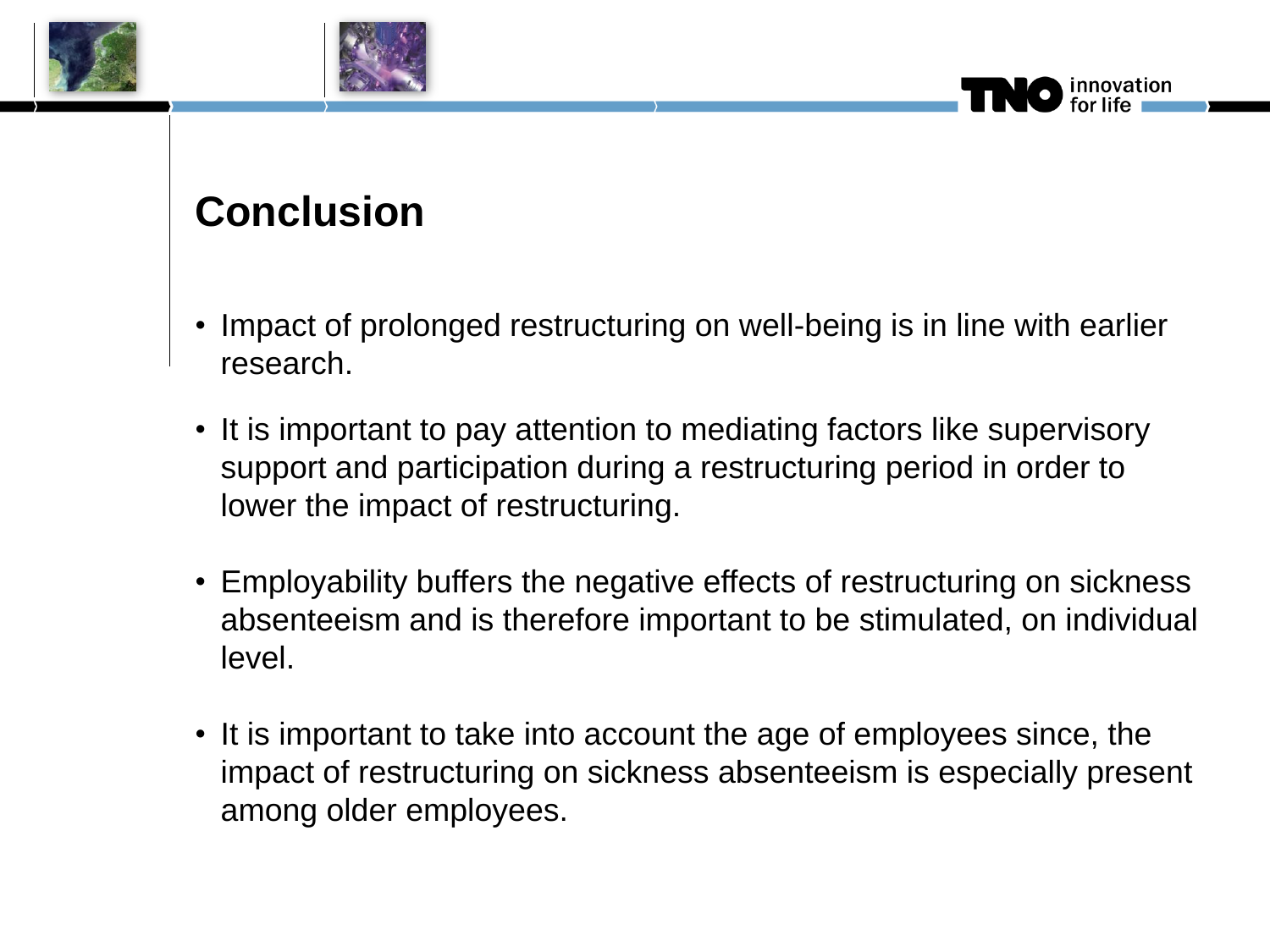



### **Some limitations of current study**

- Exact point in time of restructuring unknown
- Occurrence of restructuring before and after the study period may affect results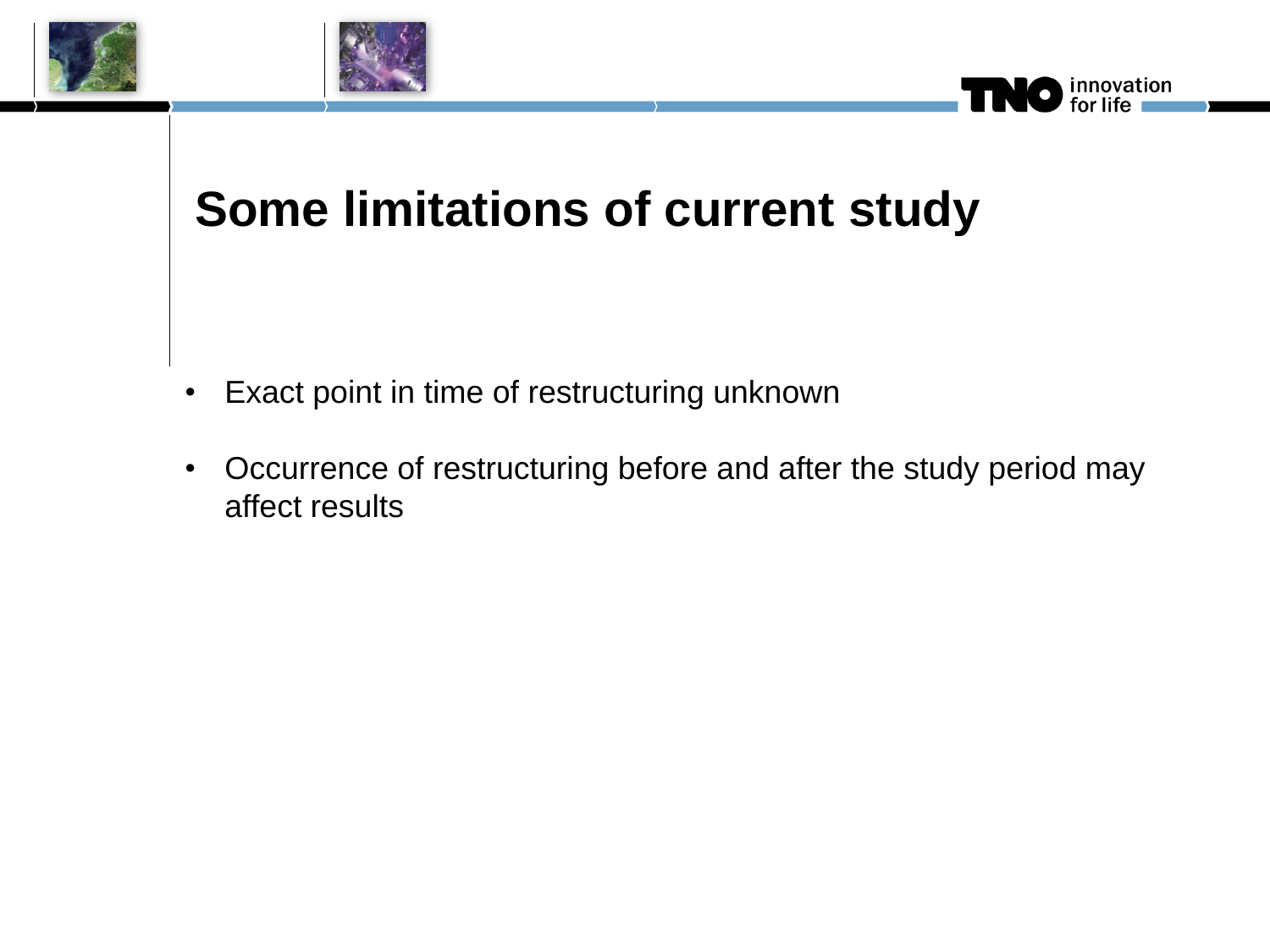



### **Directions for further research**

- Analyses on three or more waves (better insight over time)
- Distinction between short-term and long-term effects
- Focus on particular type of restructuring
- Pay attentions to factors related to restructuring (e.g. involvement in decision making related to restructuring)